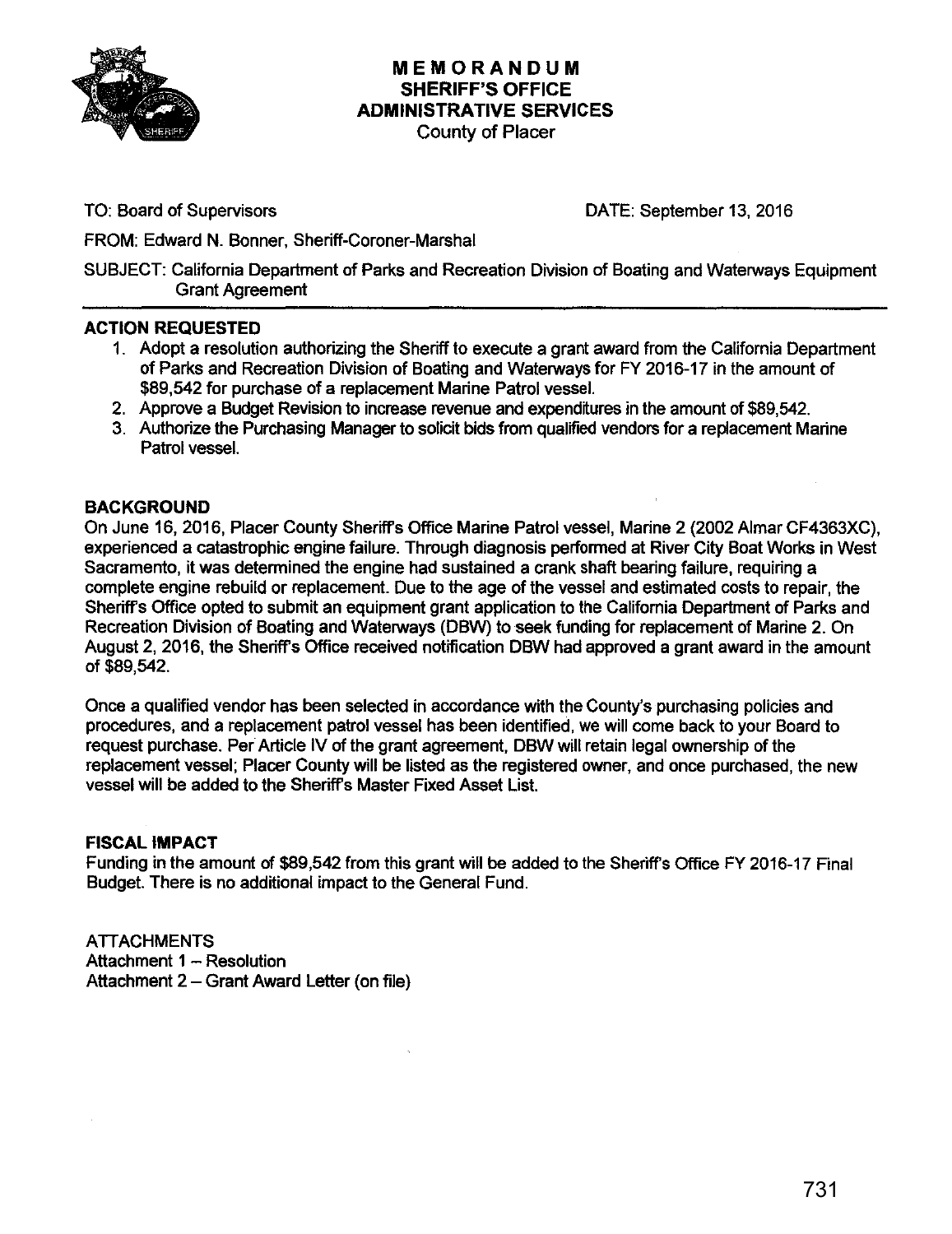# **Before the Board of Supervisors County of Placer, State of California**

**In the matter of:** 

California Department of Parks and Recreation, Division of Boating and Waterways, Boating Safety and Enforcement Equipment Grant Agreement Resolution No.: **Example** 

The following Resolution was duly passed by the Board of Supervisors of the County of

Placer at a regular meeting held September 13, 2016, by the following vote on roll call:

Ayes:

Noes:

Absent:

Signed and approved by me after its passage.

Chair, Board of Supervisors

Attest:

Clerk of said Board

**WHEREAS,** the Sheriff's Office (Agency) desires to participate in a grant agreement with the California Department of Parks and Recreation Division of Boating and Waterways (Department) for the Boating Safety and Enforcement Equipment Grant Program to purchase a replacement Marine Patrol vessel; and,

**WHEREAS,** the Sheriff's Office is responsible for providing boating safety and enforcement activities on all county waterways.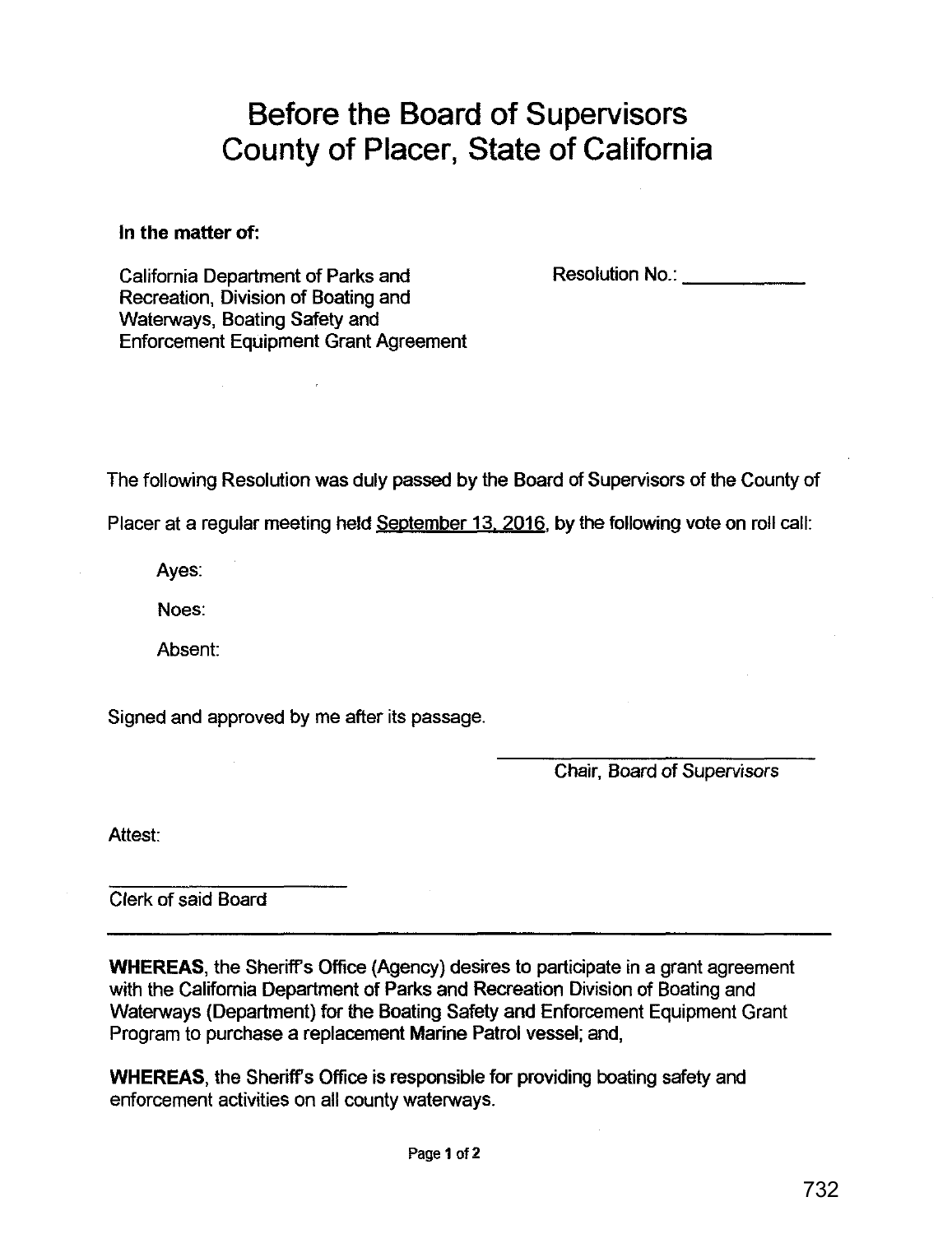**BE IT RESOLVED,** by the Board of Supervisors, County of Placer, State of California, that the grant agreement between Placer County and the Department for the Boating Safety and Enforcement Program in the maximum amount of \$89,542 for purchase of a replacement Marine Patrol vessel is approved, and that Edward N. Bonner, Sheriff-Coroner-Marshal, is authorized to sign and execute the grant agreement and necessary grant modifications; and

**BE IT FURTHER RESOLVED** that, the Board of Supervisors authorizes the Purchasing Manager to execute all documents related to the purchase of the vessel.